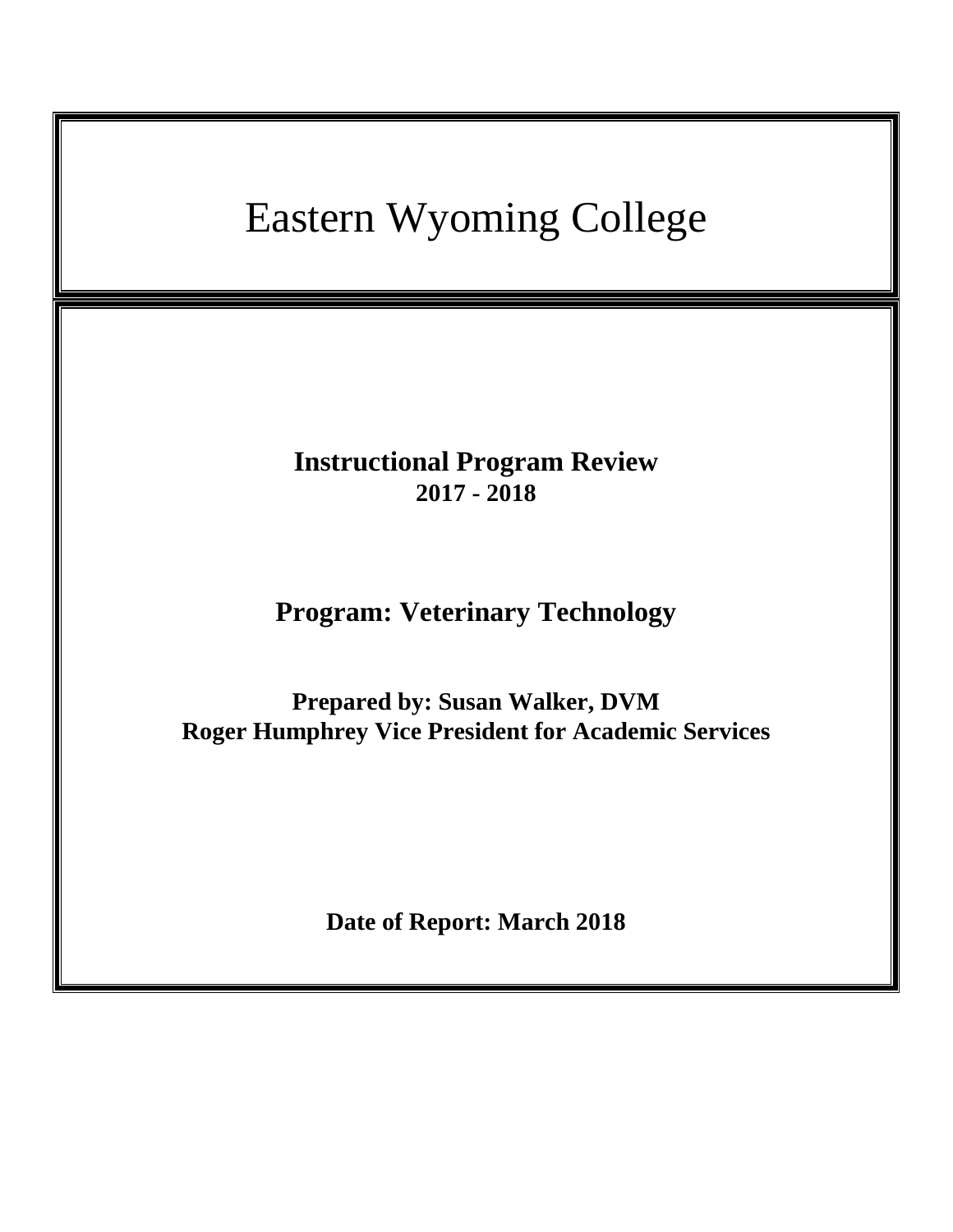# **EASTERN WYOMING COLLEGE Instructional Program Review**

**Program Name**: Veterinary Technology and Veterinary Aide Certificate

| Part I: Statistical Data from the past three years: |  |
|-----------------------------------------------------|--|
|-----------------------------------------------------|--|

|                               | 2014-2015 | 2015-2016 * | 2016-2017 * | 5-Year<br>Average |
|-------------------------------|-----------|-------------|-------------|-------------------|
| Annualized FTE Enrollment     | 119.8     | 101         | 126.8       | 135.6             |
| <b>Annualized FTE Faculty</b> | 3.7       | 3.6         | 3.6         | 3.7               |
| # Students                    | 76        | 67          | 81          | 86.4              |
| # Graduated                   | 24        | 20          | 28          | 19.8              |

 $\text{FTE} = \text{Full-time equivalent}$  Notes:

Modes of Delivery:

online compressed video x face-to-face

Advisory Committee Members and Title or Role: (if applicable)

| Torrington Police Department/ Shelter Director  |
|-------------------------------------------------|
| <b>Public Member</b>                            |
| Goshen Veterinary Clinic, Torrington WY         |
| Animal Health Center, Scottsbluff, NE           |
| Midtown Animal Hospital, Gering, NE             |
| Mitchell Valley Animal Hospital, Mitchell, NE   |
| Extension Educator and Nebraska Director of BQA |
| Representative, Patterson Veterinary Supply     |
| Goshen Veterinary Clinic, Torrington, WY        |
| Animal Health Center, Scottsbluff, NE           |
| Goshen Veterinary Clinic, Torrington, WY        |
| Midtown Animal Hospital, Gering, NE             |
| Veterinary Technology Club President            |
|                                                 |

Community Partners or Internships: Both Veterinary Aide and Veterinary Technology students complete internships in veterinary hospitals, diagnostic laboratories, wildlife centers and zoos across the nation. Our local hospitals willingly work with a significant number of our students. The veterinary technology students spend 400 hours in internships prior to graduation and the Veterinary Aide students spend 100 hours in internships prior to completion of their certificate

Revisions in Curriculum Since Last Review: The Veterinary Technician VTTK curriculum was slashed from 73-74 hours down to 62-63 hours starting 2016-17. The purpose of this was to accommodate the loss in full-time faculty within the program. The Veterinary Aide Cerrificate was increased by 4 hours in 2015 from 26 to 30 hours to make sure that students could take 15 hours each semester to satisfy scholarship requirements. Admission requirements were placed on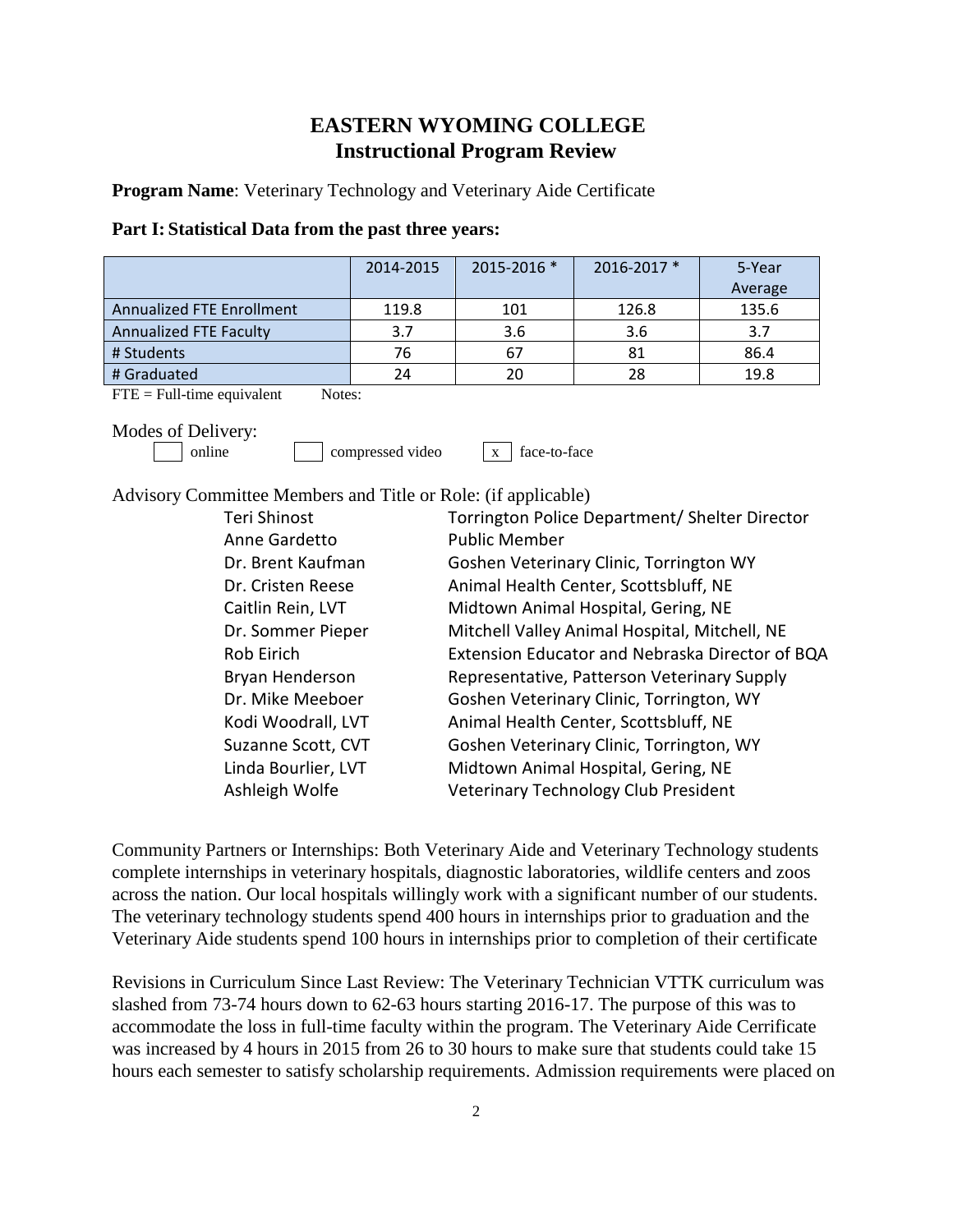the VTTK program starting Fall 2018. Students will need to have ACT scores  $\geq$  21 in Math and reading and  $\geq 18$  in English or Health Occupation Assessment Exam scores in Arithmetic, Reaching Comprehension and Vocational Adjustment Index all >40 or completion of first semester courses with a grade of "C" or better. Achieving one of those 3 criteria will allow a student to declare the VTTK major. The primary goal is the help confirm that students can successfully complete the program.

### **Part II Narrative Analysis**

#### **Description of Community Need:**

Current Community Need/Growth of Industry: The demand for graduate technicians far outpaces the number of graduates the program can supply. Many students that complete the certificate have elected to continue on the complete the degree program. Graduate veterinary technicians typically find jobs in other states. The public does not realize that Wyoming does not license veterinary technicians. They assume that individuals working as a technician are formally trained, credentialed and meet continuing education standards. Licensed technicians improve the availability and the quality of care offered to livestock and companion animals. WY is part of a group the states that pay the most for veterinary aid workers. The group includes Alaska, California, Oregon, Washington, North Dakota, Minnesota, and a number of New England states. Wyoming is also part of the group of states that have the lowest annual mean wage of veterinary technicians.

| <b>United States</b>                                     | Employment |         | Percent | <b>Job Openings</b> |
|----------------------------------------------------------|------------|---------|---------|---------------------|
|                                                          | 2006       | 2016    | Change  |                     |
| Veterinary Technologists and Technicians (292056)        | 76.500     | 102,000 | 25      | 29,000              |
| Veterinary Assistants and Lab Animal Caretakers (319096) | 67,300     | 84,400  | 9       | 10.400              |
| Wyoming                                                  | Employment |         | Percent | <b>Job Openings</b> |
|                                                          | 2006       | 2016    | Change  |                     |
| Veterinary Technologists and Technicians (292056)        | 180        | 250     | 39      | 12                  |
| Veterinary Assistants and Lab Animal Caretakers (319096) | 192        | 150     | 22      | 12                  |

#### **Description of State and National Trends** (if applicable)

Other information or comments that would assist the Curriculum and Learning Council: Note: the data for the State Employment Trends and the National Employment Trends are not directly comparable. The projection period for state data is from 2004-2014, while the projection for national data is from 2006-2016. Job Opening refers to the average annual Job openings due to growth and net replacement.

| Location             | Pay    | Year or Period |          |          |          |          |
|----------------------|--------|----------------|----------|----------|----------|----------|
|                      | Period | 10%            | 25%      | Median   | 75%      | 90%      |
| <b>United States</b> | Hourly | \$11           | \$13.19  | \$16.69  | \$19.17  | \$23.73  |
|                      | Yearlv | \$22,880       | \$27,430 | \$33,400 | \$39,860 | \$49,350 |
| Wyoming              | Hourly | \$10.80        | \$11.78  | \$14.11  | \$16.97  | \$18.93  |
|                      | Yearly | \$20,960       | \$24,500 | \$29,350 | \$35,300 | \$39,380 |

State and National Wages (from 2004 through 2017) **Veterinary Technician**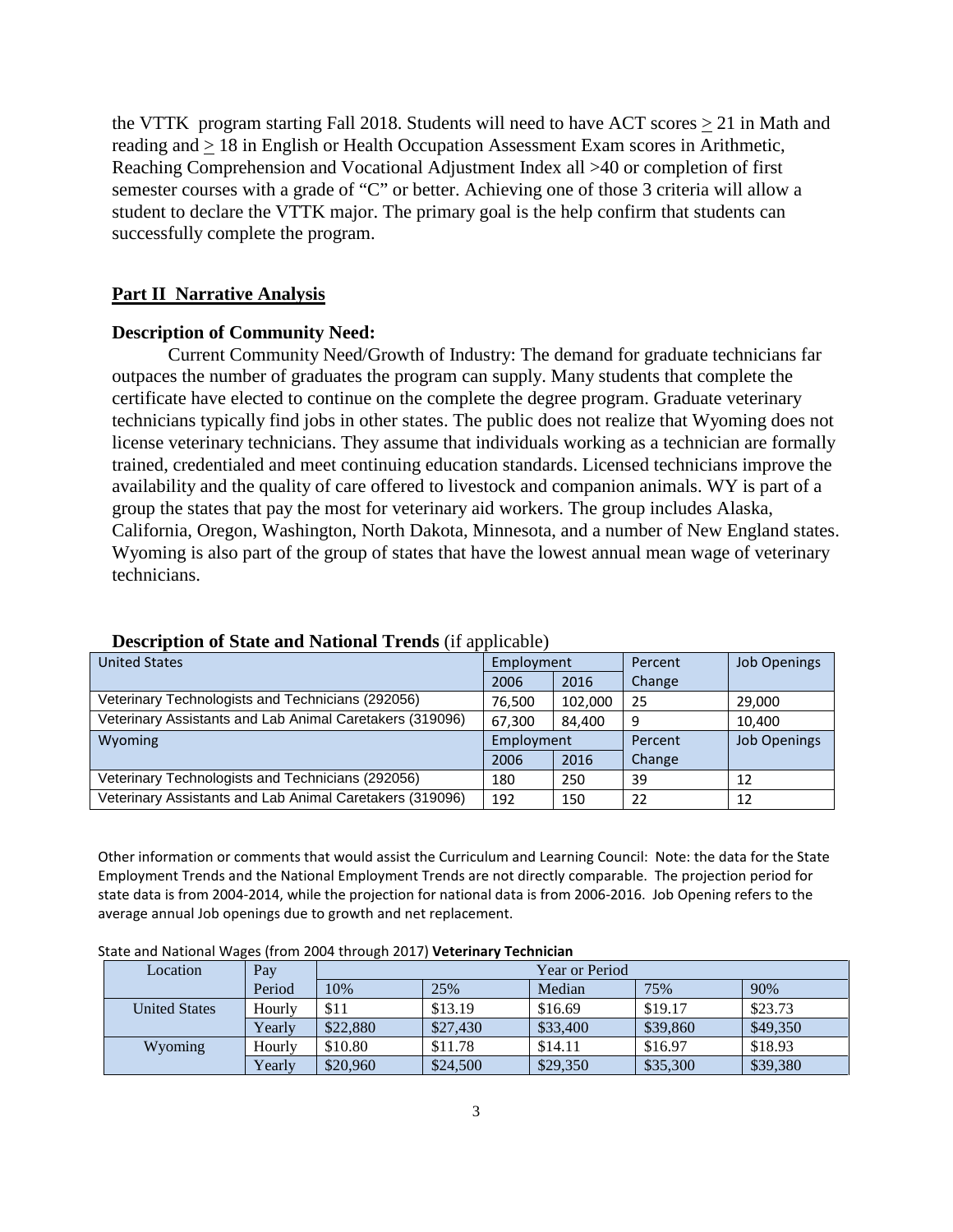| Location             | Pay    | Year or Period |          |          |          |          |
|----------------------|--------|----------------|----------|----------|----------|----------|
|                      | Period | 10%            | 25%      | Median   | 75%      | 90%      |
| <b>United States</b> | Hourly | \$9.19         | \$10.57  | \$12.57  | \$14.98  | \$18.41  |
|                      | Yearly | \$19,110       | \$21,990 | \$26,140 | \$31,170 | \$38,350 |
| Wyoming              | Hourly | \$9.77         | \$10.85  | \$12.77  | \$15.16  | \$22.44  |
|                      | Yearly | \$20,310       | \$22,570 | \$26,550 | \$31,540 | \$46,680 |

State and National Wages (from 2004 through 2017) **Veterinary Aide**

Other information or comments that would assist the Commission

**Activities in Support of Student Recruitment and Retention:** The faculty support the recruitment of students in a number of ways. Dr. Bittner has presented continuing education seminars in surrounding states and will be providing lectures at EWC for the Wyoming Veterinary Technician Association this fall. At these seminars he visits with employers who identify potential students. The faculty maintain good relations with hospitals, breeding facilities, laboratories and zoos in the region and around the country that also identify high school students that would be good candidates for the program. Faculty have also attended job fairs at nearby high schools. Presentations at Technology day and Lancer Look day are other ways in which the program actively participates in recruitment of students. Service to the community helps keep the program visible as faculty and students participate in vaccination clinics in Torrington and Scottsbluff and volunteer services at the local animal shelter. Faculty make time to talk with potential students that are touring the campus and considering the program as their major.

The faculty dedicates a large amount of time to retaining students in the program. Often faculty will counsel students on course work as well as consult with hospitals, zoos, labs and other facilities to assist the students in pursuing their area of interest in veterinary medicine.

**Assessment of Student Learning:** Analysis of Student Learning. Include placement if known.

Statistical Data Results The three-year pass rate on the VTNE is 88.2% The pass-rate for the Spring 2018 Comprehensive exam was 47%. What has been learned?

It is believed the students are not doing as well due to the limited contact hours with faculty. This is due to the fact that the program was cut back in both hours and faculty beginning 2016-17.

# **Strengths of the Program and Faculty:**

Identified Program strengths by the Committee on Veterinary Technician Education Activities (CVTEA) site team include the following:

- Program director who provides dedicated and effective leadership
- Long-tenured, collaborative, and student-centered faculty and staff
- Open and supportive communication with new personnel in the administration
- Program affordability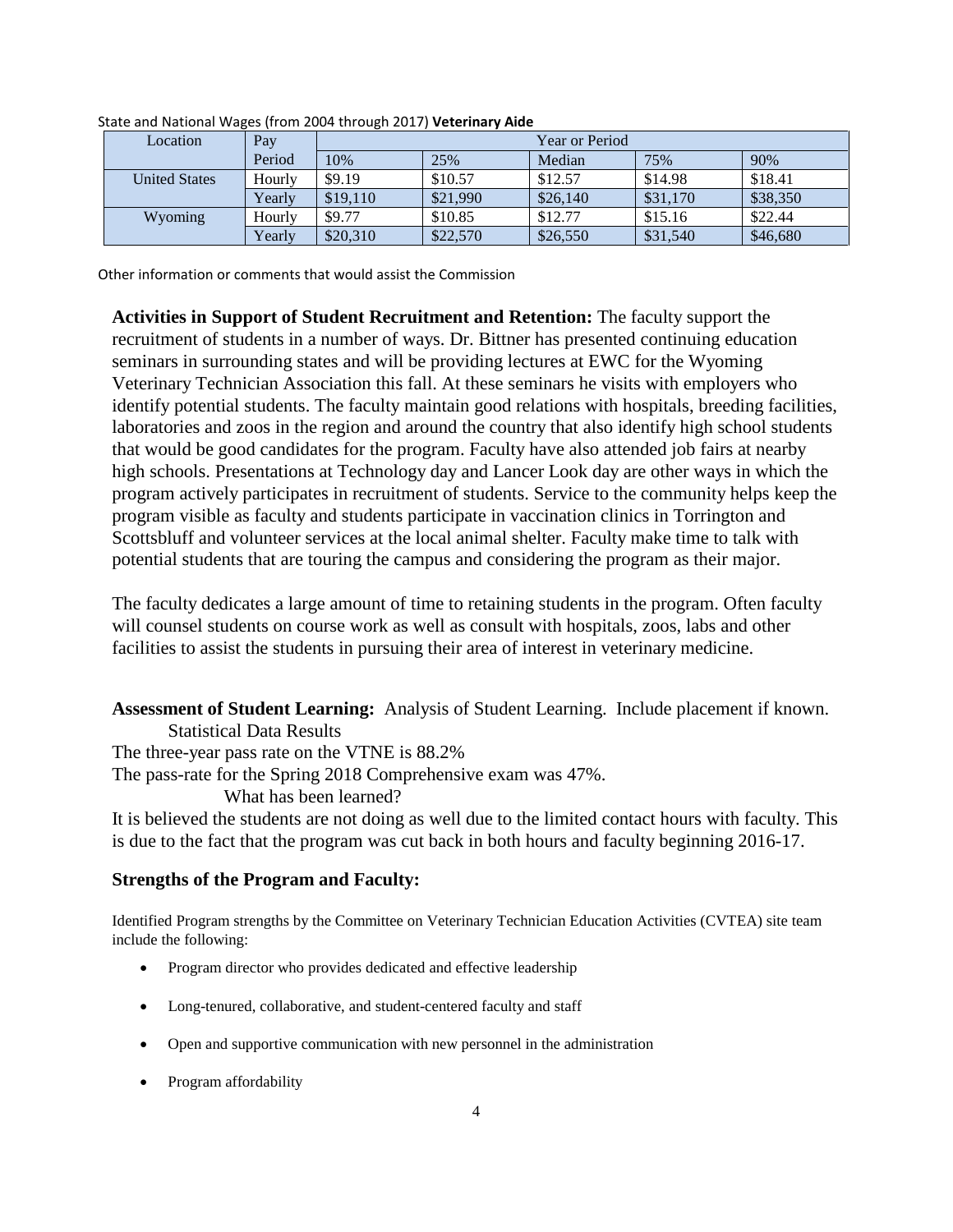- Well-equipped and organized facilities
- Student housing on campus
- Variety and numbers of anatomical and instructional models
- Diversity of animal species on campus that enhance hands-on learning experiences
- EWC Foundation funding of Veterinary Technician National Examination (VTNE) costs for students
- High pass rates on the VTNE
- Enthusiastic and supportive student body

## **Part III Recommendations**

### **Faculty Recommendations:**

**Continuous Improvement Plan** - Challenges/areas for improvement identified by the CVTEA site team from the fall 2017 visit include:

• Lack of access to a properly functional dental radiographic unit

- Occupational Safety and Health Administration (OSHA) and other safety considerations need to be addressed
- Inadequate logging practices for schedule II controlled substances in meeting Drug Enforcement Administration (DEA) regulations
- Absence of an approved animal use protocol for use of cadavers in the Program
- VTNE reporting on website is not current
- Insufficient storage space
- Incomplete radiology logbook
- Resources that need to continue to remain commensurate with any increase in Program enrollments
- Inappropriate modeling and unprofessional conduct of an anatomy instructor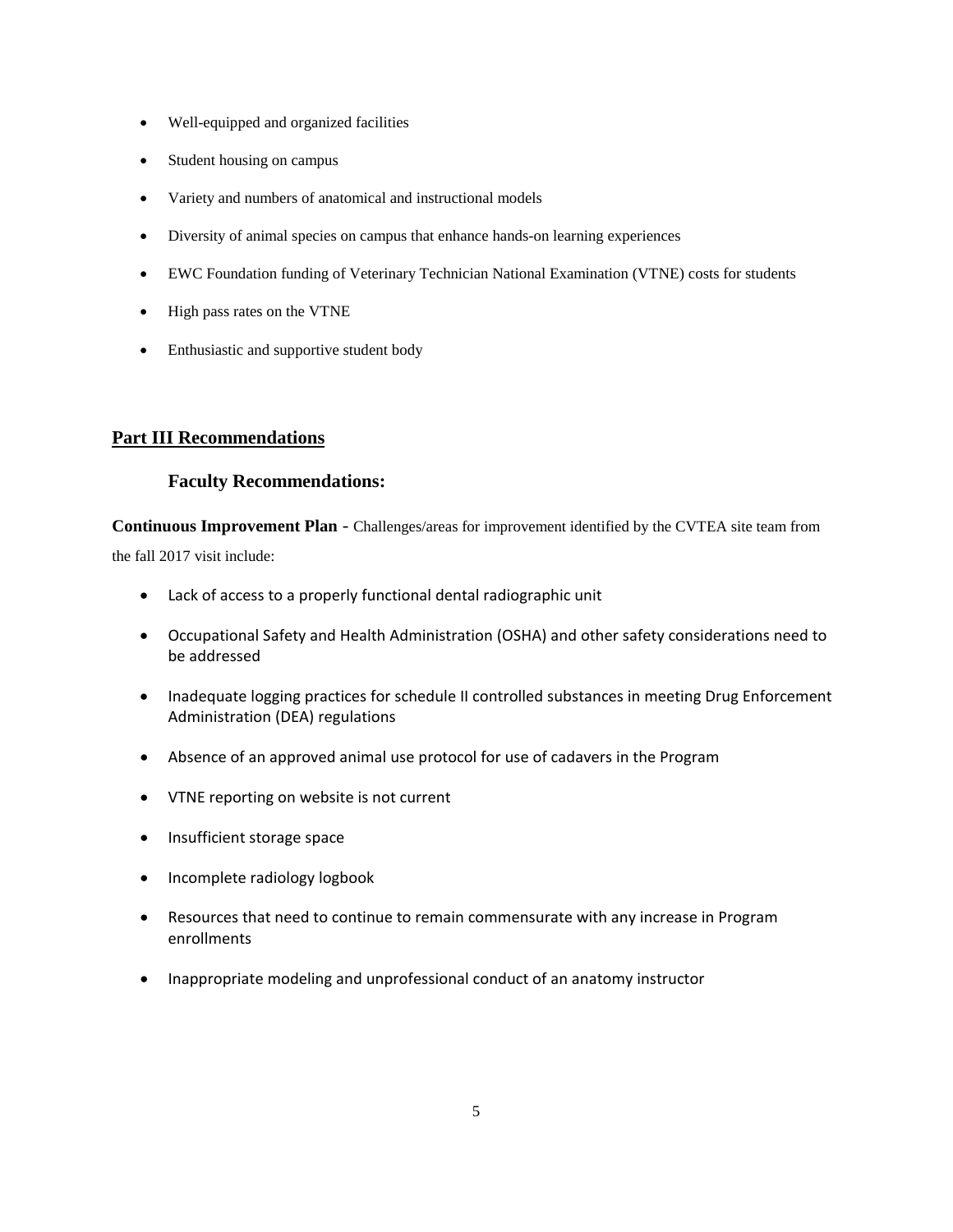#### **Action Plans - Year One**

Address areas for improvement from CVTEA site visit, develop a plan to reinstate curriculum and work to get additional faculty

Notify CVTEA of the substantive changes to chain of authority and changes to budget allocation as it relates to course fees.

Increase salary of program veterinarians by 7% (was not realized from prior action plans) Work to get course fees to go to courses and not supplant 85% of the program budget

#### **Year Two**

Reinstate curriculum hours to at least 70 credits

Continue to work to limit supplanting of program budget by course fees and develop plan to replace aging equipment.

### **Year Three**

Continue to coordinate curriculum and thoughtful expansion of program. Begin utilizing course fees as intended, to maintain and upgrade equipment and supplies used in courses

**Advisory Committee Recommendations:** The advisory committee recommends restoring resources to the program. It is essential that students have more time to develop within the program. After reviewing the comprehensive exam results the committee is concerned about the impact that the reduction in credit hours within the program and the loss of faculty positions over the last 5 years is having on the students. Employers expressed the need for employees with soft skills, ability to perform mathematical calculations and knowledge of proper use of medication.

#### **Division Chair Recommendations:**

The previously identified tasks of regaining lost resources, program credit hours, budget and faculty are crucial to the success of the program. The majority of the challenges that were identified in the 2017 CVTEA site visit have been addressed according to the CVTEA with the exception of the fence, which has been partially completed. The critical recommendation is that curriculum be addressed. Statistics in the Journal of the American Veterinary Medical Association indicate the mean national pass rate for first-time VTNE candidates was over 75% for the 2012-2013 test period and that the national rate has steadily declined to less than 70% in the last test periods recorded (2015-16 and 2016-17.) (1039). Based on these statistics it is apparent that now is not the time to be cutting back the program. The faculty needs time to thoughtfully plan and reinstate a more robust curriculum. This will require a commitment of resources. The program must inform the CVTEA of the changes in the chain of command. It needs to be shown how the program director will have the necessary authority to effectively manage the program. This has been an area where the program had prior problems and we don't want to revisit that deficiency. The program also needs to inform the CVTEA of how the budget was supplanted by course fees this year. This information was not shared with the site visit team in September 2017 when they met with and reviewed the budget with Ron Lahr. Progress has been made in reinstating the budget under the new Vice President for Administrative Services.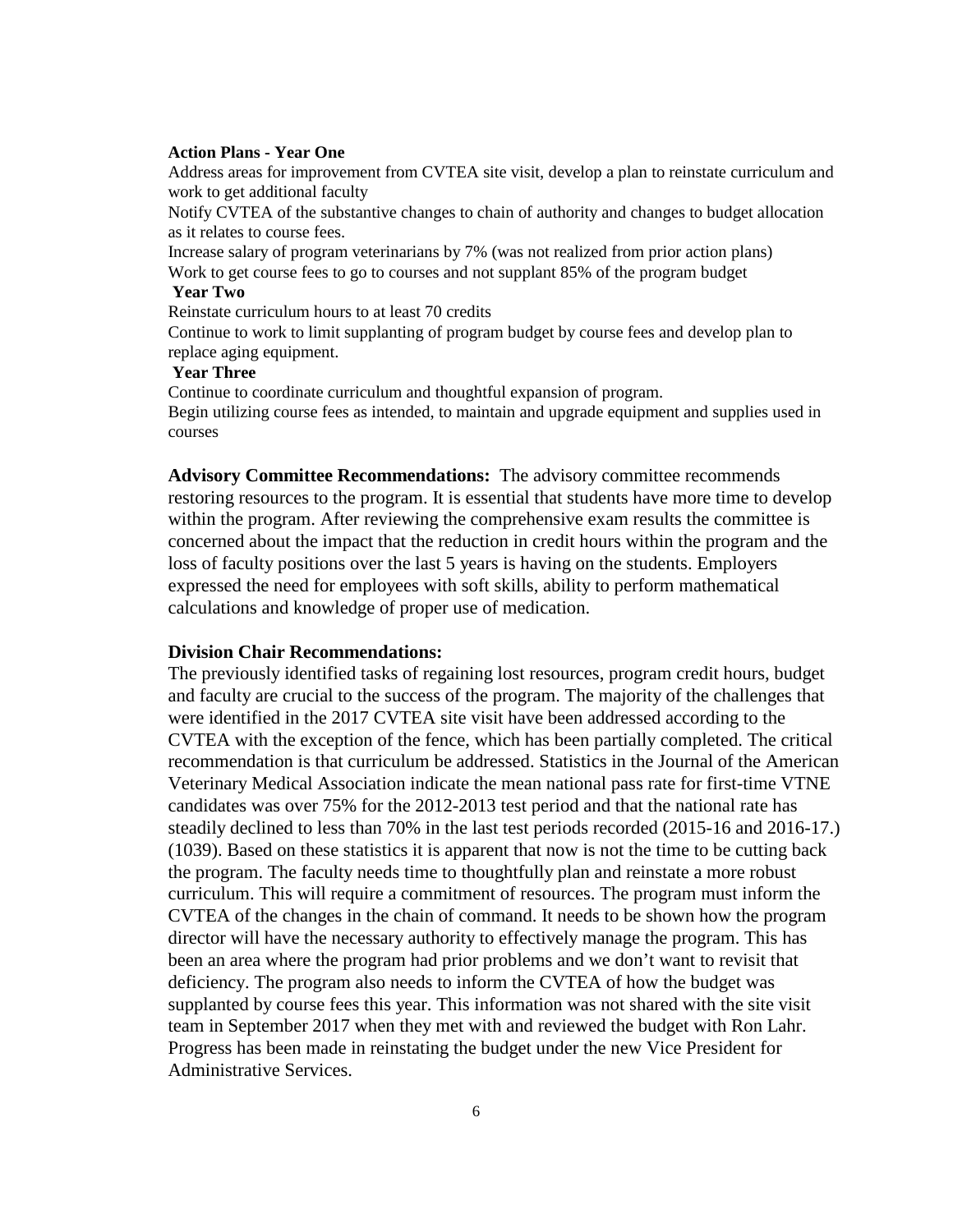# **Vice President's Recommendations:**

Overall, I would concur with the recommendations from the Division Chair and the Veterinary Science faculty. It is one of the strongest and high-enrolled program traditionally on campus and we need to ensure its viability and vitality. The CTVEA visit was successful and the program received full accreditation.

My recommendations are:

- 1. Complete a comprehensive curricular evaluation and assessment of the Veterinary Technology and Veterinary Aide programs of both content and course hours required to meet industry standards and requirements (VTNE national rates).
- 2. Monitor and evaluate the newly created program admission standards as per the AVMA visit for the Veterinary Technology program on enrollment and completion.
- 3. Continue to develop strategies for assisting in the recruitment and marketing of the Veterinary Technology program.
- 4. Investigate and explore options for additional program with Veterinary Technology and coordination with regional institutions for transfer students.
- 5. Work with the administrative services to develop a long-term solution to address the use of course fees for program enhancement versus program maintenance.
- 6. Set enrollment goals and completion goals for all Veterinary Technology programs, which includes retention, persistence and completion.
- 7. Continue to develop and expand partnerships with local and regional industries that include internship and externship possibilities for students.
- 8. Efficiently use faculty and balance workloads and faculty assignments.
- 9. Maintain AVMA accreditation requirements.